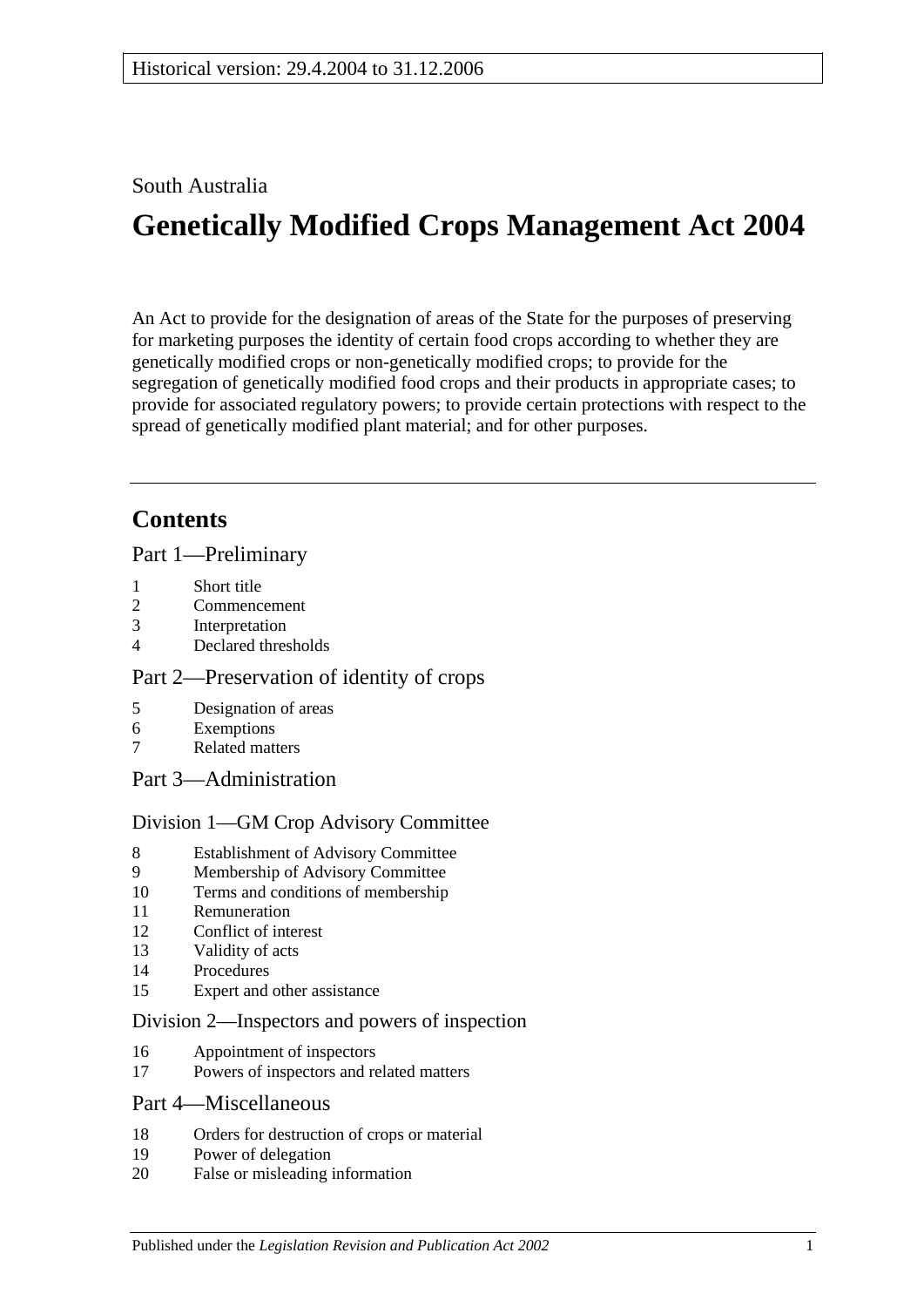**Genetically Modified Crops Management Act 2004—29.4.2004 to 31.12.2006 Contents** 

- 21 [Proceedings for offences](#page-11-2)
- 22 [Offences by bodies corporate](#page-11-3)
- 23 [Continuing offence](#page-12-0)
- 24 [Orders on conviction for an offence](#page-12-1)
- 25 [Evidentiary provision](#page-13-0)
- 26 [Immunity from liability](#page-13-1)
- 27 [Special protection from liability for the spread of genetically modified plant material](#page-13-2)
- 28 [Regulations](#page-14-0)
- 29 [Review of Act](#page-15-0)

#### [Schedule 1—Transitional provisions](#page-15-1)

- 1 [Interim controls](#page-15-2)<br>2 Crops establishe
- 2 [Crops established before commencement of Act](#page-15-3)
- 3 [Other provisions](#page-15-4)

[Legislative history](#page-17-0)

### <span id="page-1-0"></span>**The Parliament of South Australia enacts as follows:**

### **Part 1—Preliminary**

### <span id="page-1-1"></span>**1—Short title**

This Act may be cited as the *Genetically Modified Crops Management Act 2004*.

#### <span id="page-1-2"></span>**2—Commencement**

This Act will come into operation on a day to be fixed by proclamation.

#### <span id="page-1-3"></span>**3—Interpretation**

(1) In this Act, unless the contrary intention appears—

*Advisory Committee* means the GM Crop Advisory Committee established under [Part](#page-6-2)  [3 Division 1;](#page-6-2)

*cultivate*, in relation to a genetically modified food crop, includes—

- (a) to breed, germinate, propagate, grow, raise, culture, harvest or collect plants, or plant material, for, or as part of, that crop;
- (b) to spread, disseminate, deal with or dispose of any plant or plant material that has formed part of that crop;
- (c) to undertake any other activity brought within the ambit of this definition by the regulations,

but does not include—

- (d) to use a product derived from a crop as feed in prescribed circumstances; or
- (e) any other activity excluded from the ambit of this definition by the regulations;

*deal with*, in relation to a crop, GMO or other material, has a meaning that corresponds to deal with a GMO under the *[Gene Technology Act](http://www.legislation.sa.gov.au/index.aspx?action=legref&type=act&legtitle=Gene%20Technology%20Act%202001) 2001*;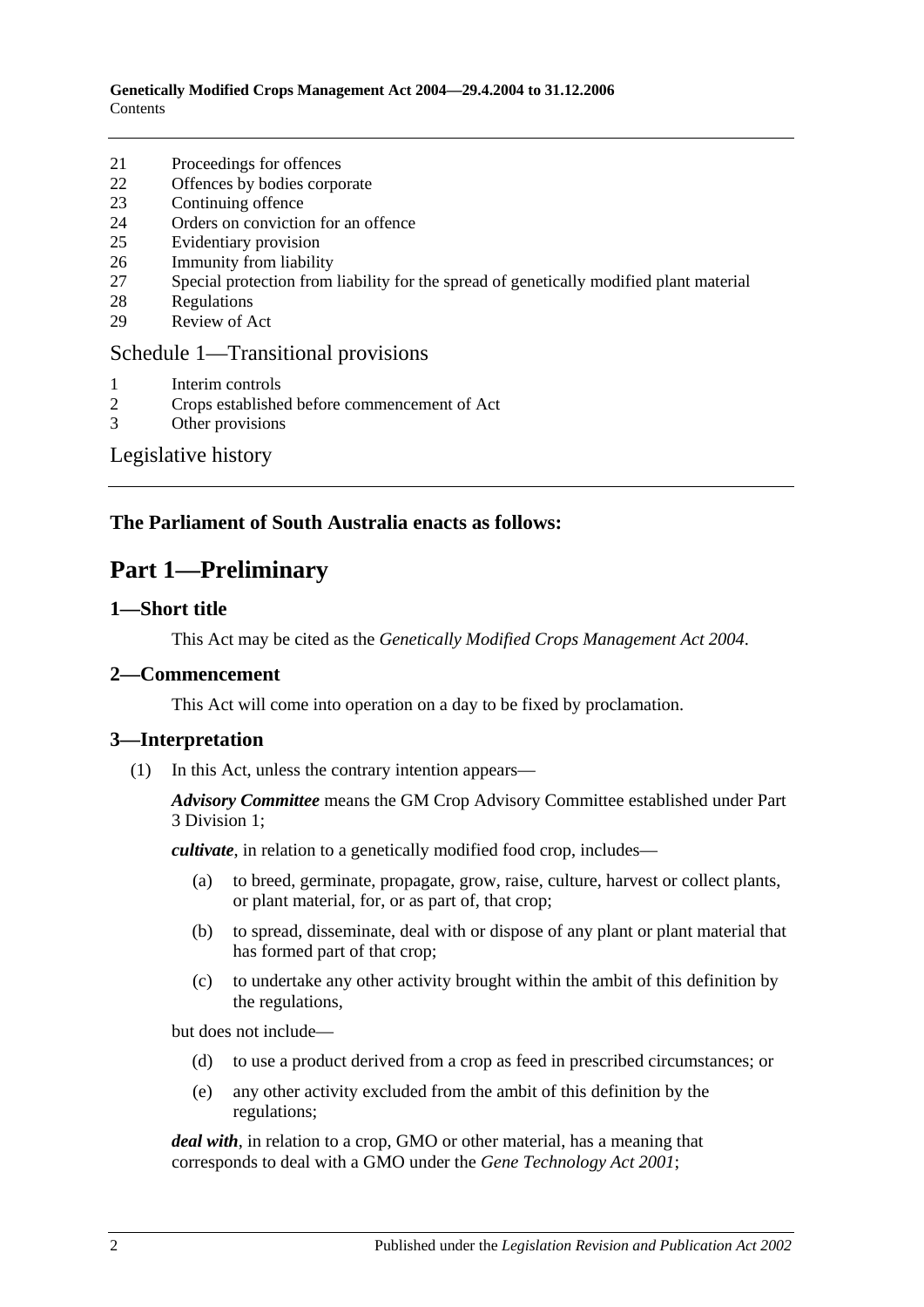*Department* means the department of the Minister to whom the administration of this Act has been committed;

*designated area* means an area designated by regulation under [section](#page-3-2) 5;

*exemption notice* means an exemption notice under [section](#page-5-0) 6;

*food crop* means a crop which, or any part or product of which, may be used—

- (a) for human consumption; or
- (b) for livestock consumption,

whether or not after processing (and including as an ingredient for human consumption or livestock consumption);

*genetically modified food crop* means a food crop that consists of or includes plants—

- (a) that are genetically modified organisms; or
- (b) that are derived or produced from genetically modified organisms; or
- (c) that have inherited from other plants particular traits that occurred in those other plants because of gene technology;

*genetically modified organism* or *GMO* means a genetically modified organism within the meaning of the *[Gene Technology Act](http://www.legislation.sa.gov.au/index.aspx?action=legref&type=act&legtitle=Gene%20Technology%20Act%202001) 2001*;

*gene technology* has the same meaning as in the *[Gene Technology Act](http://www.legislation.sa.gov.au/index.aspx?action=legref&type=act&legtitle=Gene%20Technology%20Act%202001) 2001*;

*GMO licence* has the same meaning as in the *[Gene Technology Act](http://www.legislation.sa.gov.au/index.aspx?action=legref&type=act&legtitle=Gene%20Technology%20Act%202001) 2001*;

*GM related material* means any material, product or thing derived from, or used in connection with, a genetically modified food crop;

*inspector* means a person appointed to be an inspector under [Part 3 Division 2;](#page-9-1)

*livestock* means any animal which, or any part or product of which, may be used for human consumption, whether or not after processing (and including as an ingredient of food for human consumption);

*occupier*, in relation to land, includes a licensee and the holder of any right at law to use the land, but does not include a mortgagee in possession unless the mortgagee assumes active management of the land;

*owner* of land means—

- (a) if the land is unalienated from the Crown—the Crown; or
- (b) if the land is alienated from the Crown by grant in fee simple—the owner (at law or in equity) of the estate in fee simple; or
- (c) if the land is held from the Crown by lease or licence—the lessee or licensee; or
- (d) if the land is held from the Crown under an agreement to purchase—the person who has the right to purchase;

*plant* includes the seed or any part of a plant whether living or dead and whether attached to a plant or not.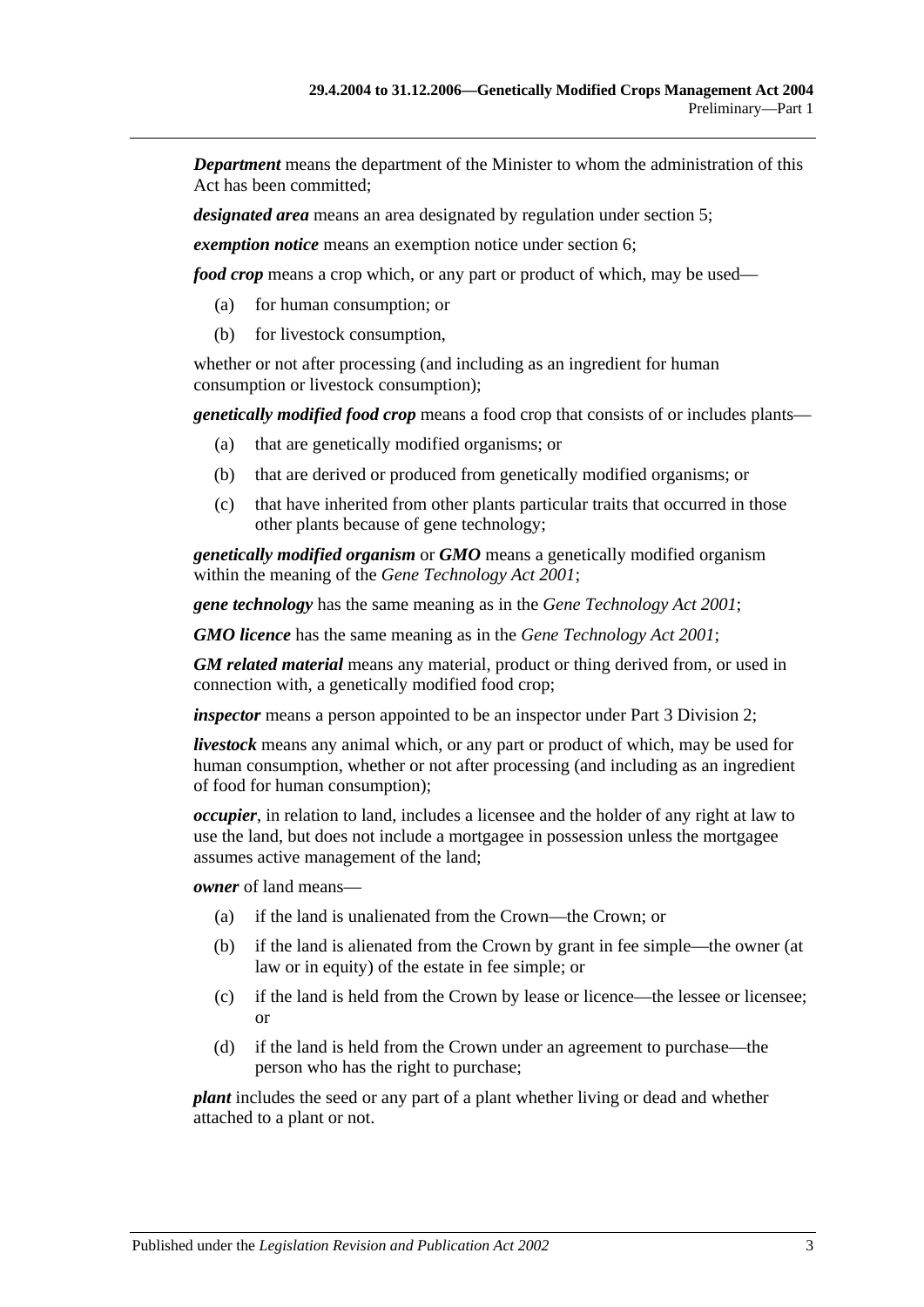- (2) For the purposes of this Act, a person will be taken to cultivate a genetically modified food crop for the purposes of an experiment if (and only if)—
	- (a) the person is only undertaking the cultivation of the crop on a controlled and limited scale; and
	- (b) the purpose of the cultivation is—
		- (i) to assess the crop's merit; or
		- (ii) to develop or assess practices associated with the management of the crop or the protection of the environment; and
	- (c) the crop, after cultivation, is not to be harvested for sale.

### <span id="page-3-3"></span><span id="page-3-0"></span>**4—Declared thresholds**

- (1) The Minister may, by notice published in the Gazette, declare a threshold relating to the presence of GMO in crops.
- $(2)$  If—
	- (a) a declaration is made under subsection (1) in relation to the presence of a particular GMO in a particular class of crop; and
	- (b) a crop of that class that is a food crop has that GMO present but the amount or level of the GMO does not exceed the declared threshold,

then the presence of that GMO may be disregarded for the purposes of determining whether the food crop is a genetically modified food crop for the purposes of this Act.

- (3) A declaration under [subsection](#page-3-3) (1)—
	- (a) may be of general or limited application; and
	- (b) may make different provision according to the circumstances to which it is expressed to apply.
- (4) The Minister may, by further notice published in the Gazette, vary or revoke a declaration under [subsection](#page-3-3) (1).

### <span id="page-3-1"></span>**Part 2—Preservation of identity of crops**

### <span id="page-3-4"></span><span id="page-3-2"></span>**5—Designation of areas**

- <span id="page-3-6"></span><span id="page-3-5"></span>(1) The Governor may, by regulation—
	- (a) designate an area of the State as an area in which—
		- (i) genetically modified food crops of a specified class must not be cultivated; or
		- (ii) no genetically modified food crops may be cultivated;
	- (b) designate an area of the State as an area in which a genetically modified food crop must not be cultivated unless it is a genetically modified food crop of a specified class;
	- (c) designate an area of the State as the only part of the State in which genetically modified food crops of a specified class may be cultivated.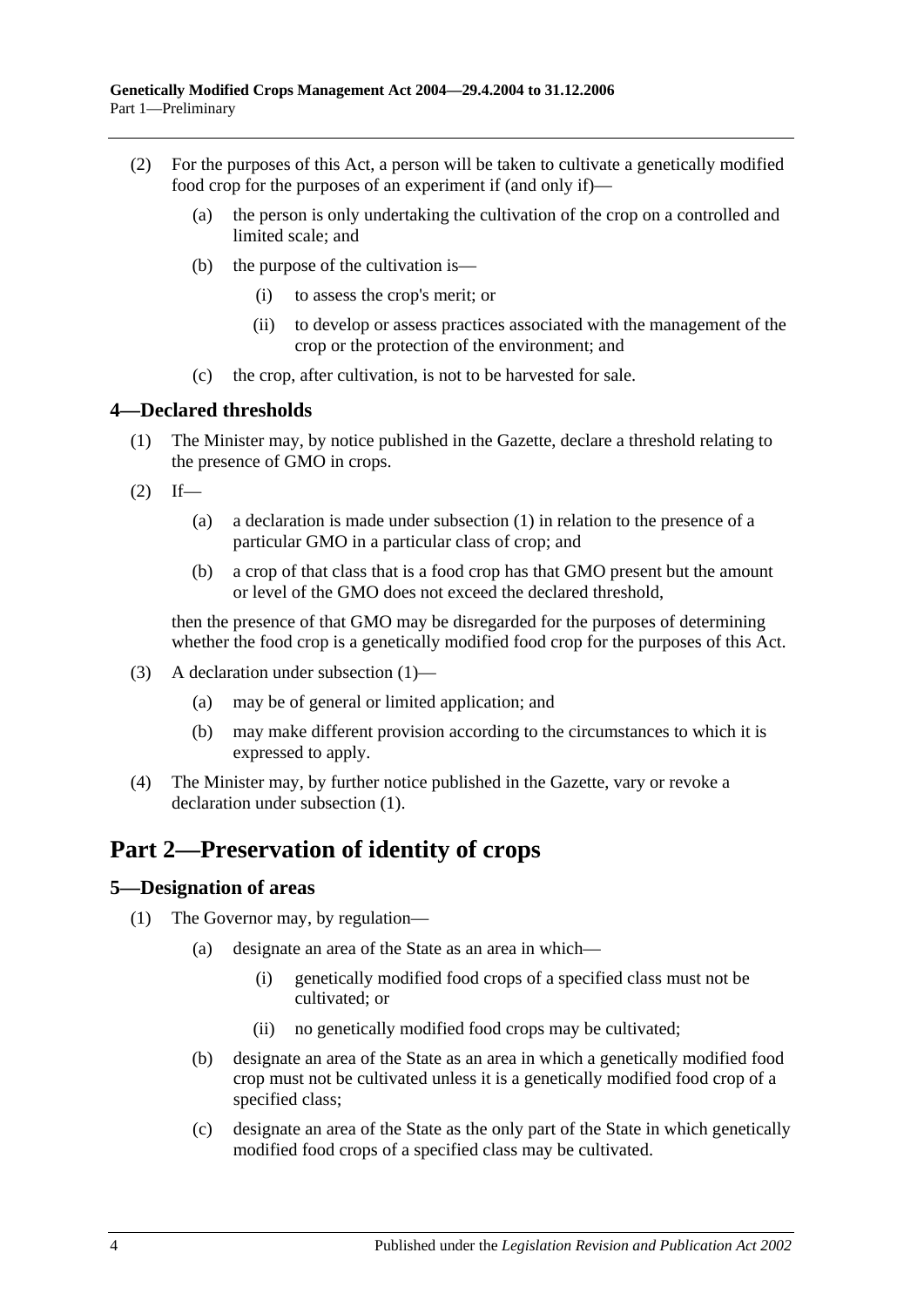- <span id="page-4-0"></span>(2) The Governor must not make a regulation under [subsection](#page-3-4) (1) except on the recommendation of the Minister.
- <span id="page-4-5"></span>(3) The Minister must not make a recommendation under [subsection](#page-4-0) (2) unless—
	- (a) the Minister has undertaken a public consultation process that satisfies the following requirements:
		- (i) the process must provide for public notice to be given in relation to the proposal to recommend the making of a regulation under [subsection](#page-3-4) (1); and
		- (ii) the process must allow interested persons to make representations in writing to the Minister over a period of at least 6 weeks specified in the notice; and
		- (iii) the process must provide for at least 1 public meeting to be held in an area to be affected by the proposal during the period specified in the notice; and
	- (b) the Minister is satisfied that the regulation should be made for marketing purposes.
- <span id="page-4-2"></span>(4) If the Governor has designated an area under [subsection](#page-3-5) (1)(b) or [\(c\),](#page-3-6) the entitlement of a person to cultivate a genetically modified food crop within the area (as provided by the relevant regulation) is subject to the requirement that the cultivation must be within the ambit of a declaration of the Minister made under [subsection](#page-4-1) (5) for the purposes of this subsection (and cultivation must not occur unless or until this requirement is satisfied).
- <span id="page-4-3"></span><span id="page-4-1"></span>(5) For the purposes of [subsection](#page-4-2) (4), the Minister may in relation to a specified class of genetically modified food crop, by notice published in the Gazette, make a declaration under this subsection if the Minister is satisfied that—
	- (a) appropriate and effective systems have been developed to ensure the segregation of any genetically modified food crop of that class, or of any GM related material, from other crops, materials, products or things in order to preserve the identity of those other crops, materials, products or things; and
	- (b) persons involved in the cultivation of a genetically modified food crop of that class, or in any process associated with such a crop or with any GM related material, can reasonably be expected to comply with the systems contemplated under [paragraph](#page-4-3) (a); and
	- (c) an assessment has been undertaken of the likely impact (if any) that the cultivation of crops of that class within the relevant designated area will have on relevant markets (including markets for other forms of crops, materials, products or things) and that, in the circumstances, it is reasonable for cultivation of crops of that class to proceed in that designated area.
- <span id="page-4-4"></span>(6) The Minister may, by subsequent notice published in the Gazette, vary or revoke a declaration under [subsection](#page-4-1) (5).
- (7) The Minister may, in a notice under [subsection](#page-4-4) (6) or by subsequent notice in the Gazette, make any provision of a saving or transitional nature.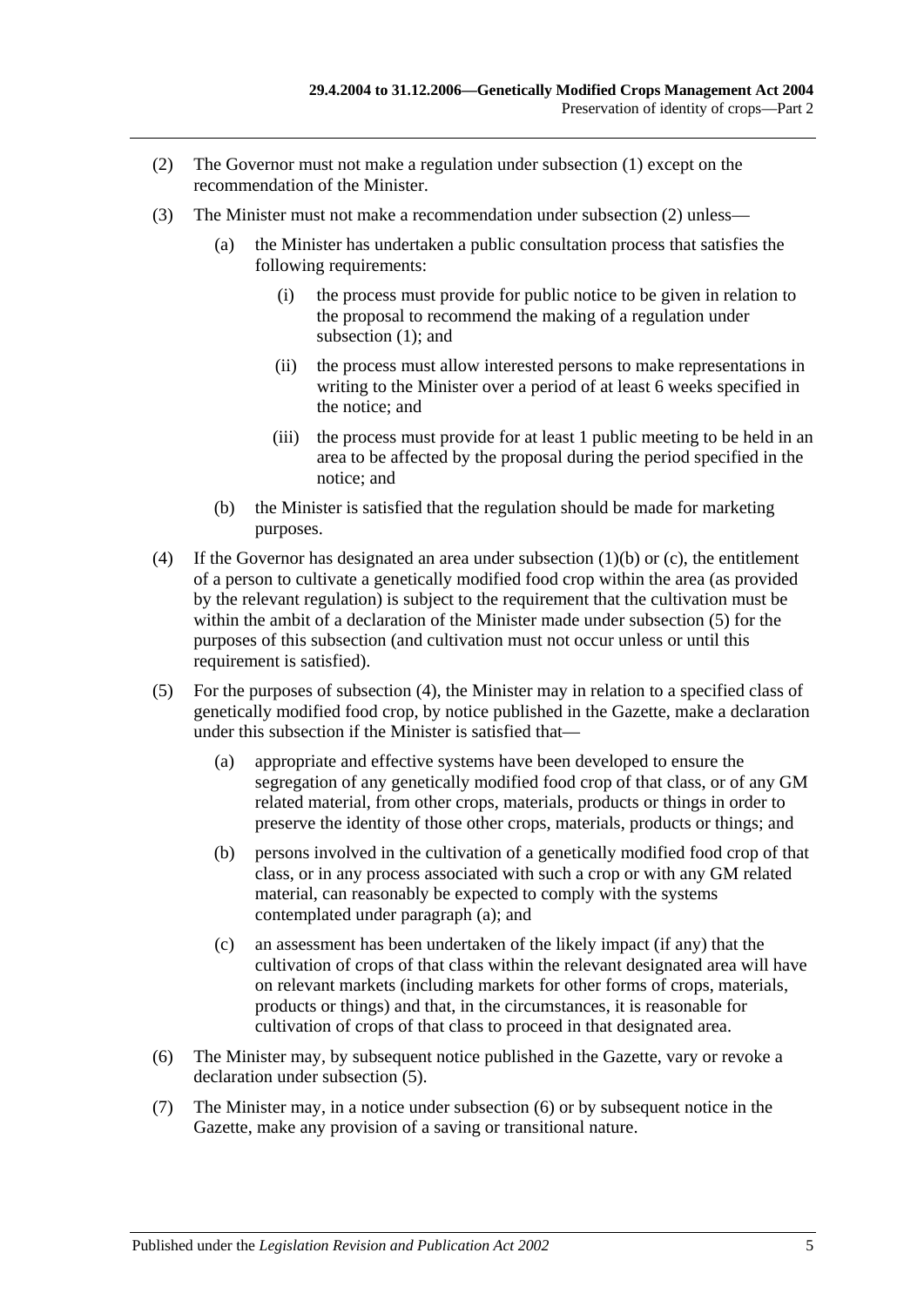- (8) The Minister must, before making a recommendation or declaration under this section, consult with the Advisory Committee and take into account any advice provided by the Advisory Committee in relation to the matter.
- (9) As soon as practicable after publishing a notice under this section, the Minister should cause a copy of the notice to be published—
	- (a) in a newspaper circulating generally throughout the State; and
	- (b) on the Department's website.
- (10) The Governor may, by regulation, designate criteria that the Advisory Committee must take into account for the purposes of giving advice to the Minister under this section.
- <span id="page-5-1"></span>(11) The Governor may, by regulation (whether or not in conjunction with a regulation under [subsection](#page-3-4) (1)), prescribe requirements that must be complied with if a person is involved in the cultivation of a genetically modified food crop or in any process associated with any such crop or with any GM related material.
- (12) A person is guilty of an offence if—
	- (a) the person cultivates a crop in contravention of [subsection](#page-3-4) (1) or [\(4\);](#page-4-2) or
	- (b) the person contravenes, or fails to comply with, a requirement under [subsection](#page-5-1)  $(11)$ .

Maximum penalty: \$200 000.

### <span id="page-5-0"></span>**6—Exemptions**

- (1) The Minister may, by notice published in the Gazette (an *exemption notice*), confer exemptions from the operation of [section](#page-3-2) 5.
- <span id="page-5-3"></span><span id="page-5-2"></span>(2) However, the Minister must not confer an exemption unless—
	- (a) the purpose of the exemption is to allow a specified person—
		- (i) to cultivate a genetically modified food crop on a limited scale under, and in accordance with, a GMO licence authorising the release of the relevant GMO into the environment for the purposes of an experiment; or
		- (ii) to cultivate a genetically modified food crop on a limited and contained basis at a specified place or places; or
		- (iii) to cultivate a genetically modified food crop on the basis that all dealings with the crop will be undertaken by the same person (or by a person or person acting on behalf of the same person) under a *closed loop system* that includes processes and procedures designed to ensure the segregation of the crop, and of any GM related material, from other crops, materials, products or things in order to preserve the identity of those other crops, materials, products or things; and
	- (b) the Minister is satisfied that it is reasonable that the exemption be granted after taking into account market requirements.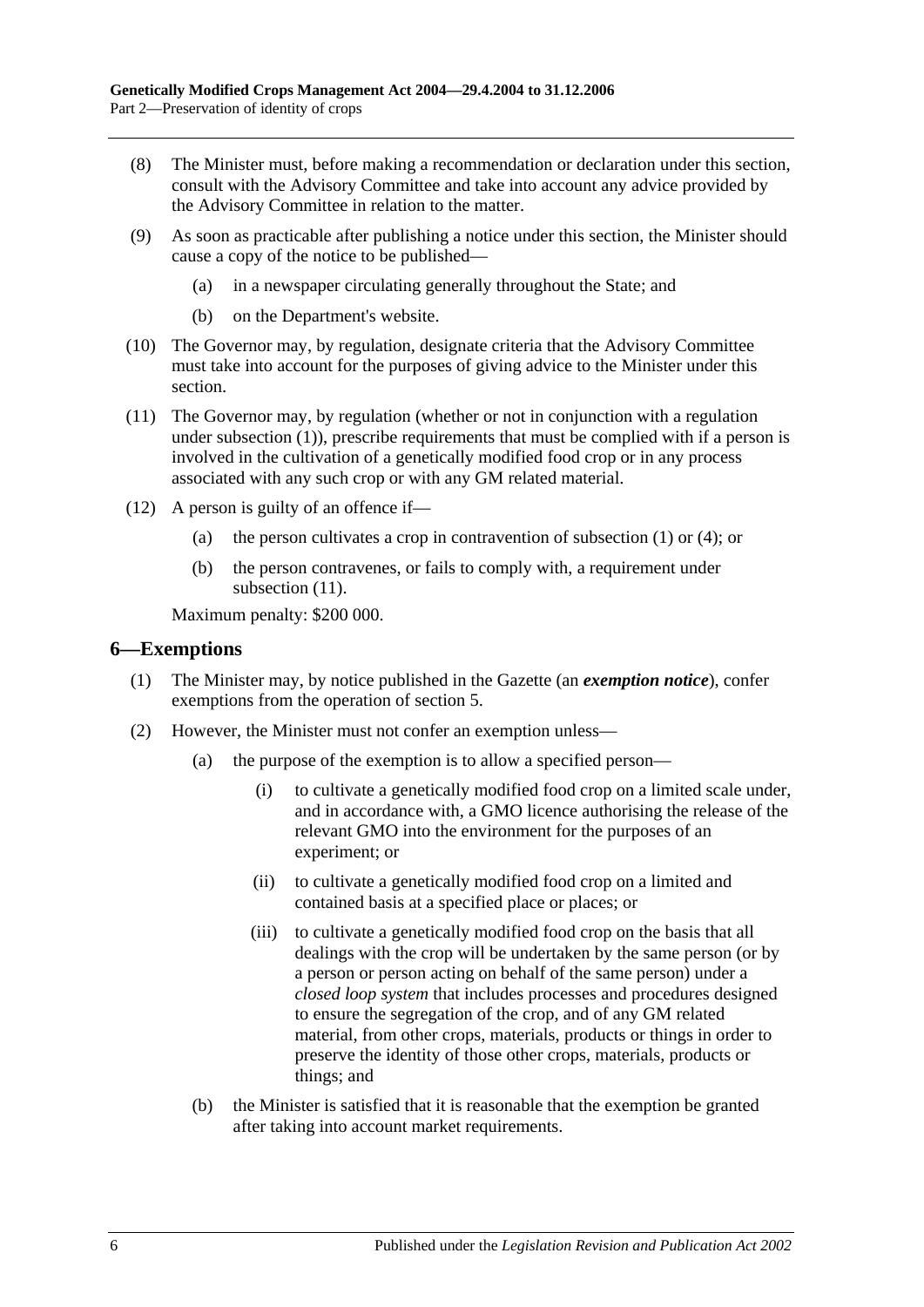- (3) The Minister must, before granting an exemption under [subsection](#page-5-2)  $(2)(a)(ii)$  or [\(iii\),](#page-5-3) consult with the Advisory Committee and take into account any advice provided by the Advisory Committee in relation to the matter.
- (4) An exemption may be granted by the Minister on such conditions as the Minister thinks fit.
- (5) The Minister may, by further notice published in the Gazette—
	- (a) vary or revoke an exemption; or
	- (b) vary or revoke a condition of an exemption.
- (6) A person is guilty of an offence if the person contravenes, or fails to comply with, a condition of an exemption under this section.

Maximum penalty: \$200 000.

### <span id="page-6-0"></span>**7—Related matters**

- (1) The Minister may, before taking any action under this Part—
	- (a) seek advice or submissions from any person or body;
	- (b) take such other action or initiate such other investigations as the Minister thinks fit.
- <span id="page-6-5"></span>(2) The regulations may prescribe fees or charges in relation to the assessment of applications, proposals or submissions furnished or made to the Minister with respect to the taking of any action (whether by the Governor or the Minister) under this Part.
- (3) A regulation under [subsection](#page-6-5) (2) may—
	- (a) prescribe differential fees or charges;
	- (b) provide for fees or charges to be determined according to prescribed factors, or according to the determination of the Minister.
- (4) The Minister may require that any application, proposal or submission made for the purposes of this Part be made in a manner and form determined by the Minister.

# <span id="page-6-1"></span>**Part 3—Administration**

### <span id="page-6-2"></span>**Division 1—GM Crop Advisory Committee**

### <span id="page-6-3"></span>**8—Establishment of Advisory Committee**

- (1) The *GM Crop Advisory Committee* is established.
- (2) The Advisory Committee has the functions assigned to the Advisory Committee by this Act or the Minister.

### <span id="page-6-4"></span>**9—Membership of Advisory Committee**

- (1) The Advisory Committee consists of between 9 and 11 members appointed by the Governor of whom—
	- (a) 1 must be a person nominated by the Minister, who will be the presiding member of the Advisory Committee; and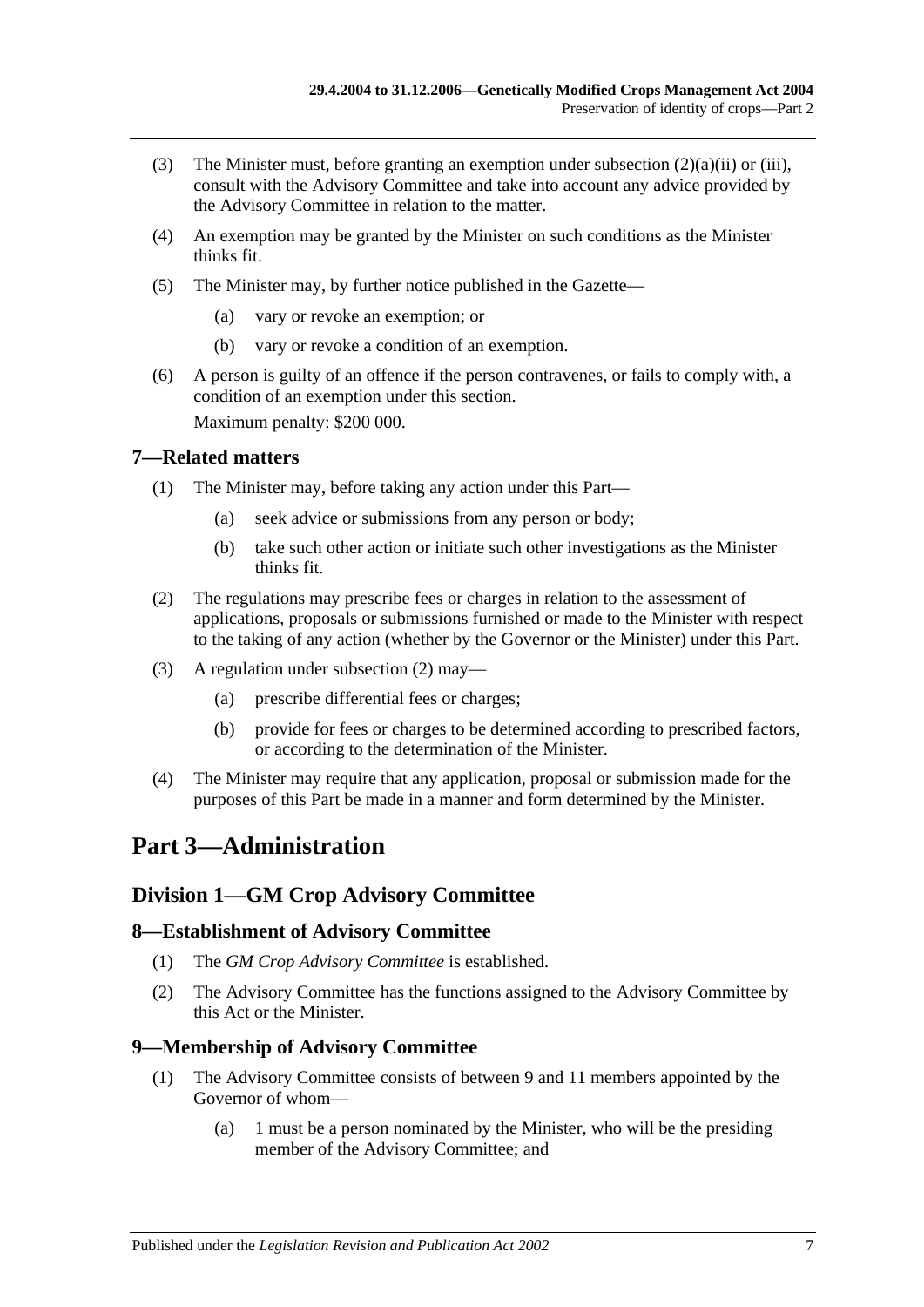- (b) at least 1 must be a person nominated by the Minister who has, in the opinion of the Minister, appropriate knowledge of, and experience in dealing with, issues surrounding the provision of seeds and propagating material within the primary production sector; and
- (c) at least 1 must be a person nominated by the Minister who has, in the opinion of the Minister, appropriate knowledge of, and experience in, the production of crops generally; and
- (d) at least 1 must be a person nominated by the Minister who has, in the opinion of the Minister, a particular interest in the production of crops that are GM-free; and
- (e) at least 1 must be a person nominated by the Minister who has, in the opinion of the Minister, appropriate knowledge of, and experience in, the handling, transportation, storage and delivery of crops and associated products; and
- (f) at least 1 must be a person nominated by the Minister who has, in the opinion of the Minister, appropriate knowledge of, and experience in, the marketing of crops and associated products; and
- (g) 1 must be a person engaged in the administration of this Act nominated by the Minister; and
- (h) 1 must be a person nominated by the Minister who is directly involved in exporting, wholesaling or retailing food or food products.
- (2) At least 2 members of the Advisory Committee must be women and at least 2 members must be men.

### <span id="page-7-0"></span>**10—Terms and conditions of membership**

- (1) A member of the Advisory Committee will be appointed on conditions determined by the Governor for a term, not exceeding 3 years, specified in the instrument of appointment and, at the expiration of a term of appointment, is eligible for reappointment.
- (2) The Governor may appoint a suitable person to be the deputy of a member of the Advisory Committee and the deputy may act as a member of the Advisory Committee during any period of absence of the member.
- <span id="page-7-1"></span>(3) The Governor may remove a member of the Advisory Committee from office—
	- (a) for breach of, or non-compliance with, a condition of appointment; or
	- (b) for misconduct; or
	- (c) for failure or incapacity to carry out official duties satisfactorily.
- (4) The office of a member of the Advisory Committee becomes vacant if the member—
	- (a) dies; or
	- (b) completes a term of office and is not reappointed; or
	- (c) resigns by written notice to the Minister; or
	- (d) is removed from office under [subsection](#page-7-1) (3).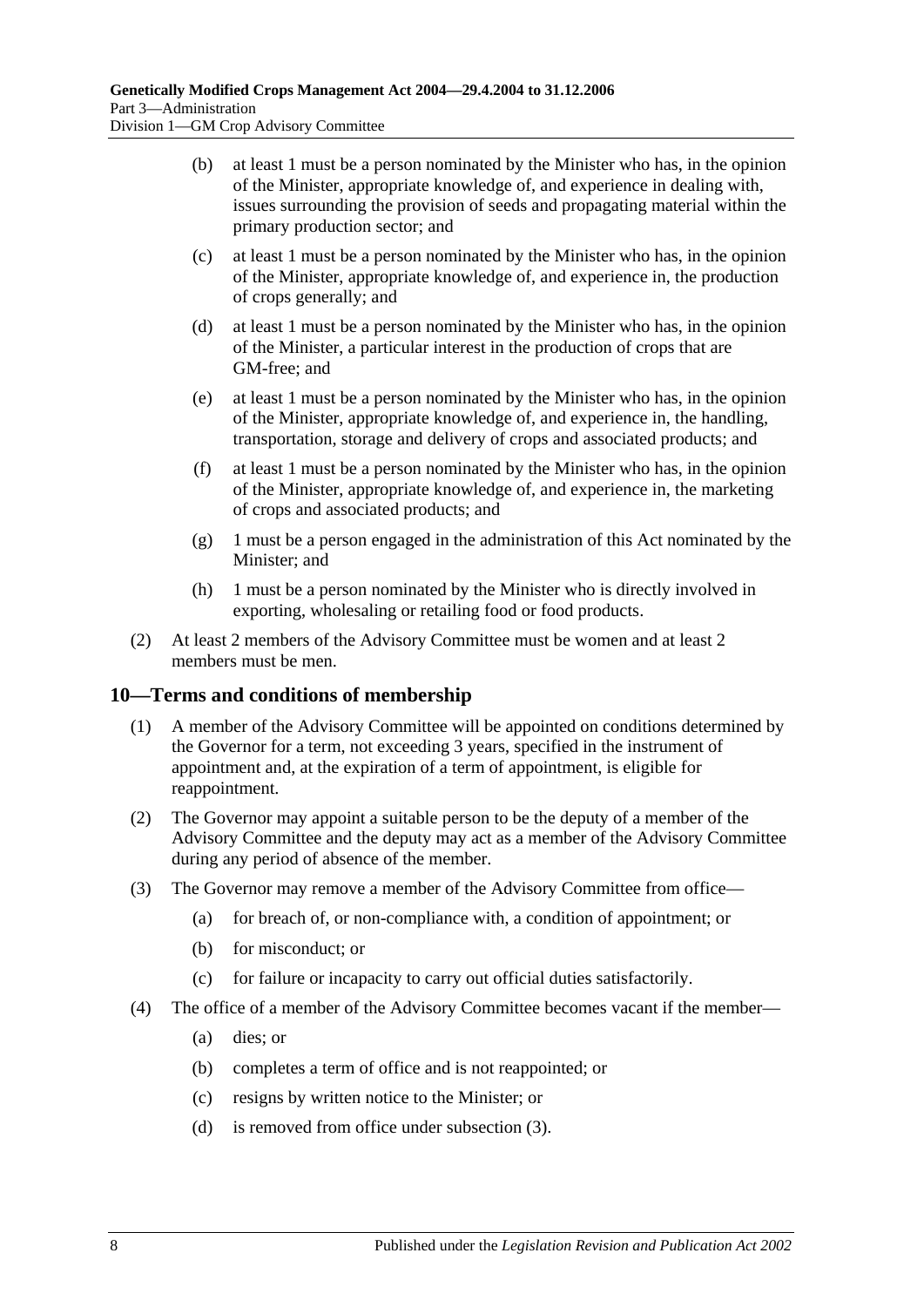### <span id="page-8-0"></span>**11—Remuneration**

A member of the Advisory Committee is entitled to remuneration, allowances and expenses determined by the Minister.

### <span id="page-8-1"></span>**12—Conflict of interest**

- (1) A member of the Advisory Committee who has a direct or indirect personal or pecuniary interest in a matter decided or under consideration by the Advisory Committee—
	- (a) must, as soon as reasonably practicable, disclose in writing to the relevant Minister full and accurate details of the interest; and
	- (b) must not take part in any discussion by the Advisory Committee relating to that matter; and
	- (c) must not vote in relation to that matter; and
	- (d) must be absent from the meeting room when any such discussion or voting is taking place.

Maximum penalty: \$20 000.

- (2) Without limiting the effect of this section, a member of the Advisory Committee will be taken to have an interest in a matter for the purposes of this section if an associate of the member has an interest in the matter.
- (3) This section does not apply in relation to a matter in which a member of the Advisory Committee has an interest while the member remains unaware that he or she has an interest in the matter, but in any proceedings against the member the burden will lie on the member to prove that he or she was not, at the material time, aware of his or her interest.
- (4) This section does not apply in relation to an interest in a matter shared in common with the public or persons engaged in or associated with the industry in which the relevant member works generally, or a substantial section of the public or such persons.
- (5) In this section—

*associate* has the same meaning as in the *[Public Corporations Act](http://www.legislation.sa.gov.au/index.aspx?action=legref&type=act&legtitle=Public%20Corporations%20Act%201993) 1993*.

### <span id="page-8-2"></span>**13—Validity of acts**

An act or proceeding of the Advisory Committee is not invalid by reason only of a vacancy in its membership or a defect in the appointment of a member.

### <span id="page-8-3"></span>**14—Procedures**

- (1) A quorum of the Advisory Committee consists of 6 members.
- (2) If the presiding member of the Advisory Committee is absent from a meeting of the Advisory Committee, a member chosen by the members present at the meeting will preside.
- (3) A decision carried by a majority of the votes cast by the members present at a meeting of the Advisory Committee is a decision of the Advisory Committee.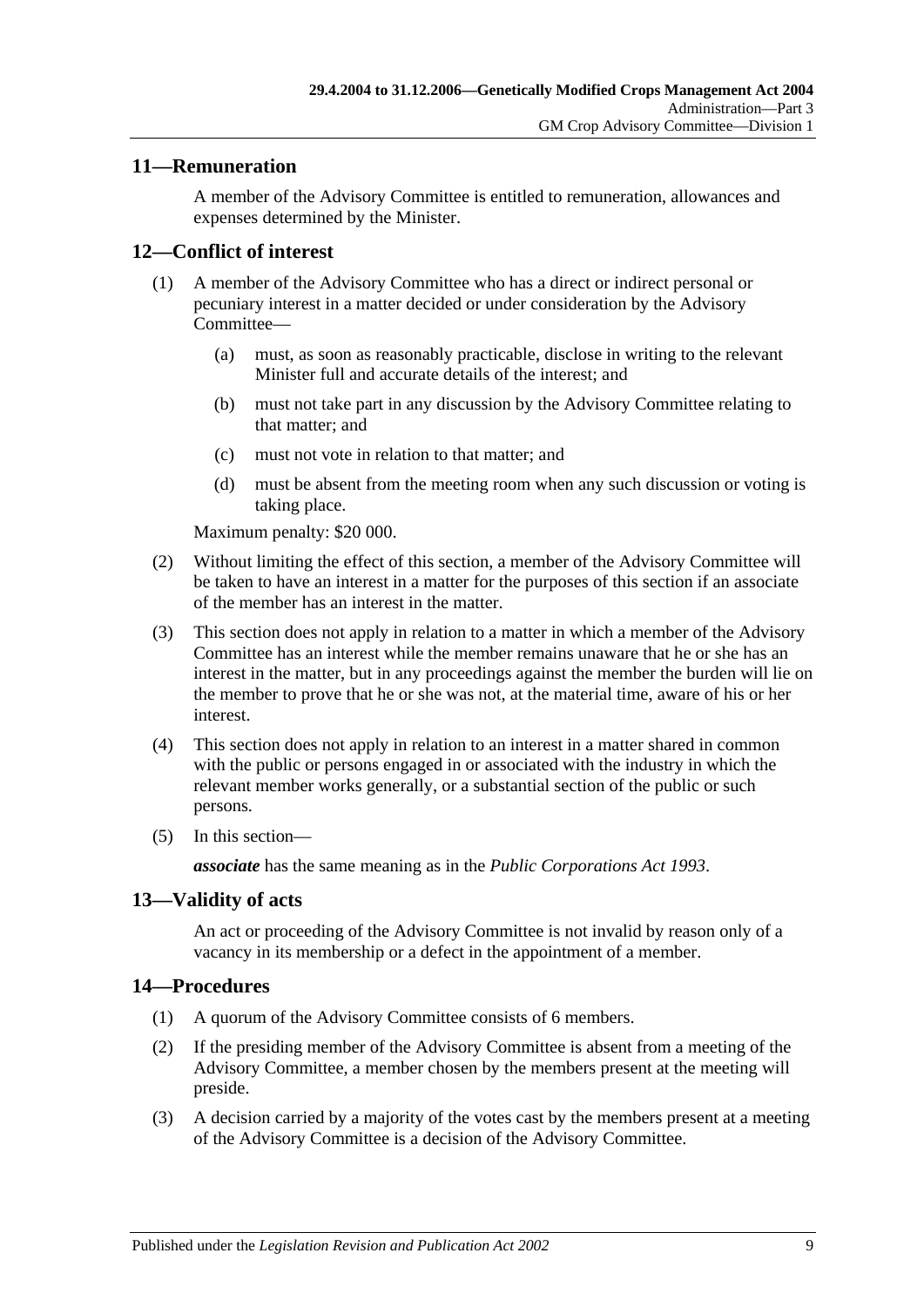- (4) Each member present at a meeting of the Advisory Committee has 1 vote on any question arising for decision and, if the votes are equal, the member presiding at the meeting may exercise a casting vote.
- (5) A conference by telephone or other electronic means between the members of the Advisory Committee will, for the purposes of this section, be taken to be a meeting of the Advisory Committee at which the participating members are present if—
	- (a) notice of the conference is given to all members in the manner determined by the Advisory Committee for the purpose; and
	- (b) each participating member is capable of communicating with every other participating member during the conference.
- (6) A proposed resolution of the Advisory Committee becomes a valid decision of the Advisory Committee despite the fact that it is not voted on at a meeting of the Advisory Committee if—
	- (a) notice of the proposed resolution is given to all members of the Advisory Committee in accordance with procedures determined by the Advisory Committee; and
	- (b) a majority of the members express concurrence in the proposed resolution by letter, telegram, telex, facsimile transmission or other written communication setting out the terms of the resolution.
- (7) The Advisory Committee must have accurate minutes kept of its meetings.
- (8) Subject to this Act, the Advisory Committee may determine its own procedures.

### <span id="page-9-0"></span>**15—Expert and other assistance**

The Advisory Committee may, in connection with the performance of its functions—

- (a) engage experts or consultants;
- (b) seek advice or submissions from any person or body;
- (c) undertake inquiries or initiate investigations;
- (d) inform itself of any matter in any other manner, as it thinks fit.

### <span id="page-9-1"></span>**Division 2—Inspectors and powers of inspection**

### <span id="page-9-2"></span>**16—Appointment of inspectors**

- (1) The Minister may appoint persons to be inspectors for the purposes of this Act.
- (2) An appointment may be made subject to conditions or limitations specified in the instrument of appointment.
- (3) An inspector must be issued with an identity card containing a recent photograph of the inspector.
- (4) An inspector must carry his or her identity card at all times when exercising or performing powers or functions as an inspector.
- (5) The Minister may vary or revoke an appointment at any time.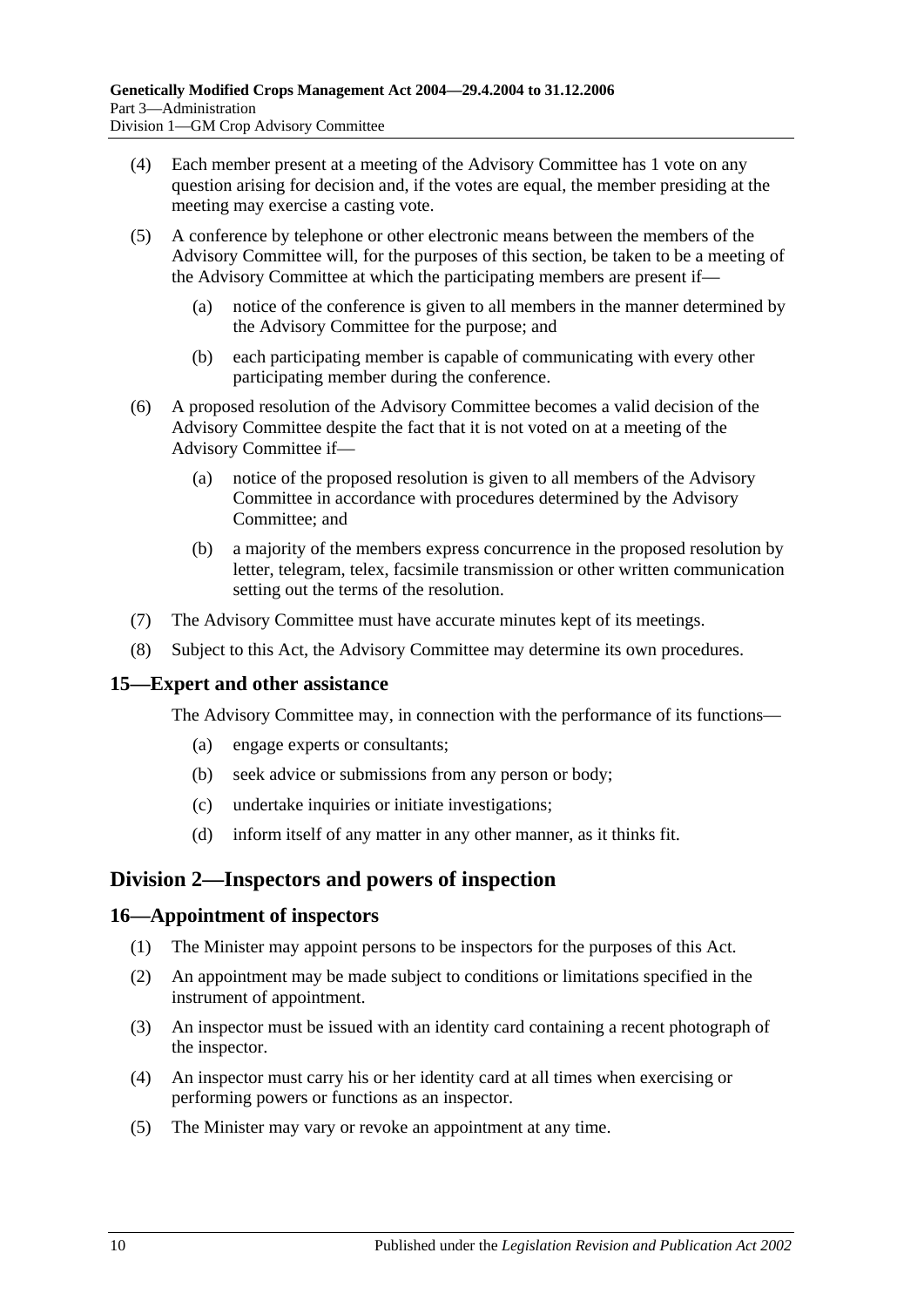### <span id="page-10-3"></span><span id="page-10-0"></span>**17—Powers of inspectors and related matters**

- (1) This Act is to be read as if Part 11 Divisions 3 to 5 (inclusive) and 7 to 11 (inclusive) of the *[Gene Technology Act](http://www.legislation.sa.gov.au/index.aspx?action=legref&type=act&legtitle=Gene%20Technology%20Act%202001) 2001* were incorporated into this Act, subject to any modifications, additions or exclusions prescribed by regulation, together with any definitions contained in the *[Gene Technology Act](http://www.legislation.sa.gov.au/index.aspx?action=legref&type=act&legtitle=Gene%20Technology%20Act%202001) 2001* of terms used in those provisions.
- (2) Without limiting [subsection](#page-10-3) (1), the grounds on which an inspector may enter any premises will be taken to include to determine whether there is an actual or potential risk to a market from the presence of a crop, GMO or GM related material on the premises.

## <span id="page-10-1"></span>**Part 4—Miscellaneous**

### <span id="page-10-2"></span>**18—Orders for destruction of crops or material**

- (1) The Minister may, by instrument in writing—
	- (a) order the destruction of a crop if the Minister is satisfied that the crop has been cultivated or dealt with in contravention of this Act;
	- (b) order the destruction of any GM related material if the Minister is satisfied that the material has been produced, used or dealt with in contravention of this Act, or is associated with any crop that has been cultivated or dealt with in contravention of this Act.
- <span id="page-10-4"></span>(2) For the purpose of giving effect to an order under this section, an inspector may, by force of this section—
	- (a) enter the land on which any crop or GM related material is situated and, if necessary, enter premises on the land; and
	- (b) seize any crop or GM related material; and
	- (c) destroy any crop or GM related material, either on the land or elsewhere.
- (3) However, before an inspector takes action to seize or destroy a crop or GM related material under [subsection](#page-10-4) (2), the inspector must ensure that an owner or occupier of the land has been given a reasonable opportunity to take action to remove or destroy the crop or GM related material in response to the particular order.
- (4) The reasonable costs and expenses incurred by an inspector or the Department in taking action under this section may be recovered by the Minister as a debt from the person who has acted in contravention of this Act.
- <span id="page-10-5"></span> $(5)$  If—
	- (a) a person suffers loss or damage as a result of the exercise of powers under this section in relation to a crop or any GM related material; and
	- (b) proceedings for an offence against this Act involving the relevant crop or material have not been commenced within 12 months after the exercise of powers under this section, or such proceedings are commenced within that time but those proceedings are subsequently discontinued or the defendant is acquitted,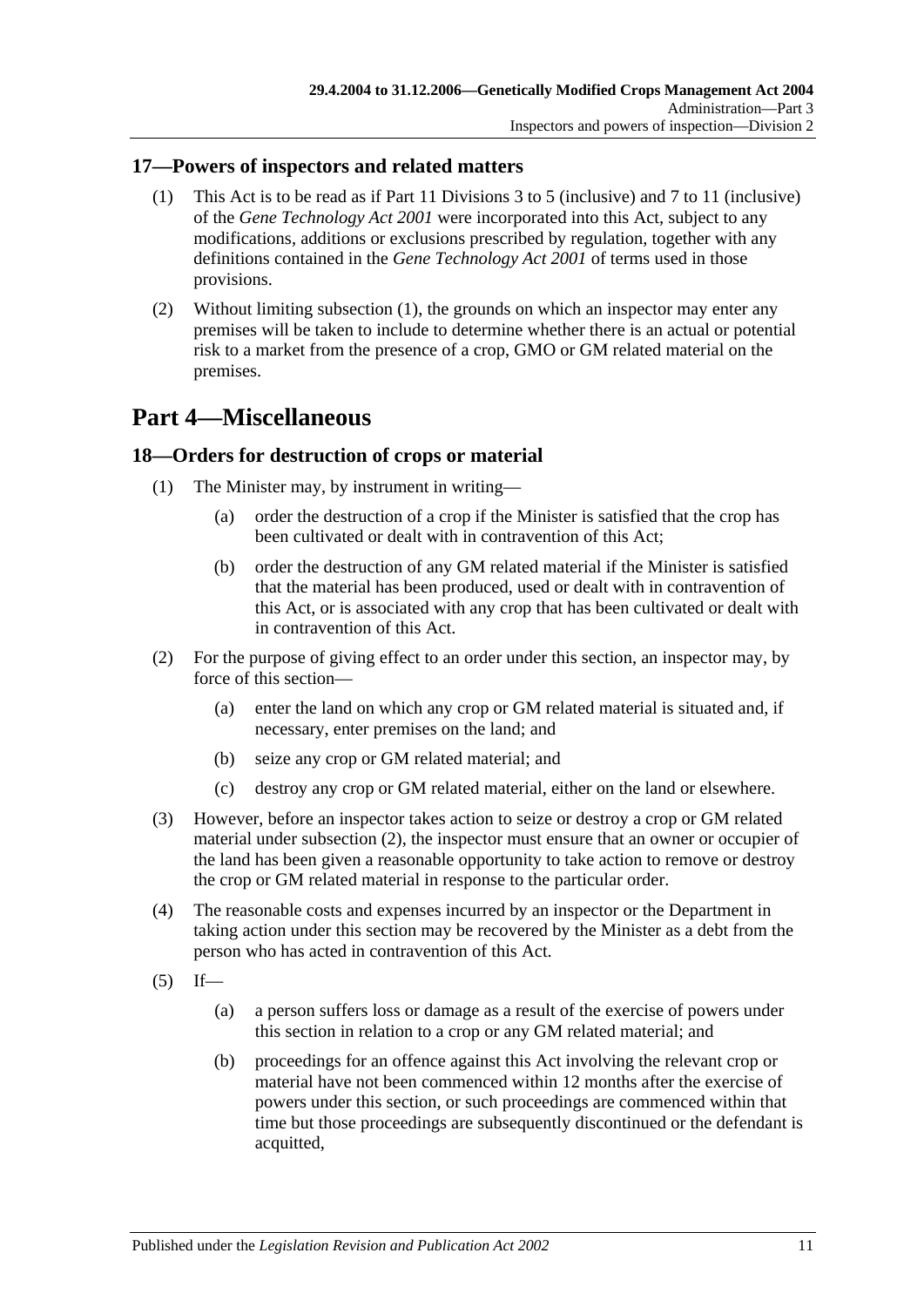then the person who has suffered the loss or damage is entitled to reasonable compensation (payable by the Crown) for that loss or damage.

(6) An amount payable under [subsection](#page-10-5) (5) (if any) may be recovered by the person as a debt from the Crown in a court of competent jurisdiction.

### <span id="page-11-0"></span>**19—Power of delegation**

- (1) The Minister may delegate to a body or person (including a person for the time being holding or acting in a specified office or position) a function or power of the Minister under this Act.
- (2) A delegation under this section—
	- (a) must be by instrument in writing; and
	- (b) may be absolute or conditional; and
	- (c) does not derogate from the ability of the Minister to act in any matter; and
	- (d) is revocable at will.
- (3) A function or power delegated under this section may, if the instrument of delegation so provides, be further delegated.

### <span id="page-11-1"></span>**20—False or misleading information**

A person who furnishes information to the Minister or the Advisory Committee for the purposes of this Act that is false or misleading in a material particular is guilty of an offence.

Maximum penalty: \$10 000.

### <span id="page-11-2"></span>**21—Proceedings for offences**

- (1) Proceedings for an offence against this Act may only be commenced by—
	- (a) the Minister; or
	- (b) the Chief Executive of the Department; or
	- (c) an inspector; or
	- (d) a person acting with the authorisation in writing of the Minister.
- (2) An apparently genuine document purporting to be under the hand of the Minister and to authorise the commencement of proceedings under this Act must be accepted in legal proceedings, in the absence of proof to the contrary, as proof of the authorisation.

### <span id="page-11-3"></span>**22—Offences by bodies corporate**

- (1) If a body corporate commits an offence against this Act, each member of the governing body, and the manager, of the body corporate are guilty of an offence and liable to the same penalty as is prescribed for the principal offence unless it is proved that the principal offence did not result from failure on his or her part to take reasonable and practicable measures to prevent the commission of the offence.
- (2) A person may be prosecuted and convicted of an offence under this section whether or not the body corporate has been prosecuted or convicted of the offence committed by the body corporate.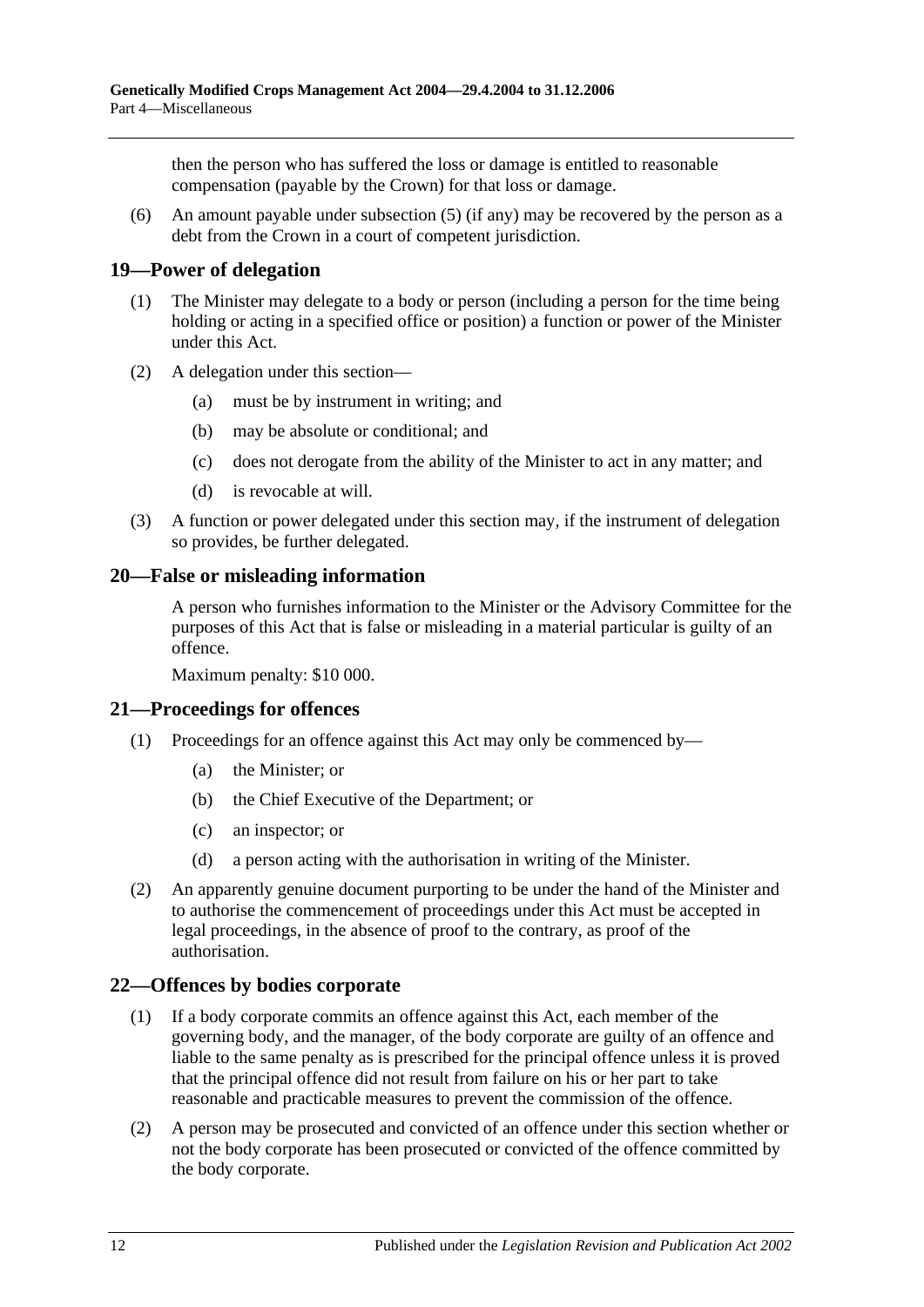### <span id="page-12-0"></span>**23—Continuing offence**

- (1) A person convicted of an offence against a provision of this Act in respect of a continuing act or omission—
	- (a) is liable, in addition to the penalty otherwise applicable to the offence, to a penalty for each day during which the act or omission continued of not more than one-tenth of the maximum penalty prescribed for that offence; and
	- (b) is, if the act or omission continues after the conviction, guilty of a further offence against the provision and liable, in addition to the penalty otherwise applicable to the further offence, to a penalty for each day during which the act or omission continued after the conviction of not more than one-tenth of the maximum penalty prescribed for the offence.
- (2) If an offence consists of an omission to do something that is required to be done, the omission will be taken to continue for as long as the thing required to be done remains undone after the end of the period for compliance with the requirement.

### <span id="page-12-1"></span>**24—Orders on conviction for an offence**

- <span id="page-12-2"></span>(1) If a person is convicted of an offence against this Act, the court by which the conviction is recorded may, in addition to any penalty that it may impose, do one or more of the following:
	- (a) order the person to take specified action to make good any contravention or default on which the conviction is based in a manner, and within a period, specified by the court (including an order that the person destroy any crop that has been found to have been cultivated in contravention of this Act, or that the person deal with or destroy any GM related material);
	- (b) order the person to pay to the Crown an amount determined by the court to be equal to a fair assessment of any financial benefit that the person, or an associate of the person, has gained, or can reasonably be expected to gain, as a result of the commission of the offence;
	- (c) order the person to pay to any person who has suffered loss or damage as a result of any contravention or default on which the conviction is based, or who has incurred costs or expenses as a result of any such contravention or default, compensation for the loss or damage or an amount for or towards those costs or expenses.
- <span id="page-12-3"></span>(2) For the purposes of [subsection](#page-12-2)  $(1)(b)$ , a person is an *associate* of another if—
	- (a) they are married or in a defacto relationship; or
	- (b) one is the parent, child, brother or sister of the other; or
	- (c) they are in partnership; or
	- (d) they are both trustees or beneficiaries of the same trust, or one is a trustee and the other is a beneficiary of the same trust; or
	- (e) one is a body corporate or other entity (whether inside or outside Australia) and the other is a director or member of the governing body of the body corporate or other entity; or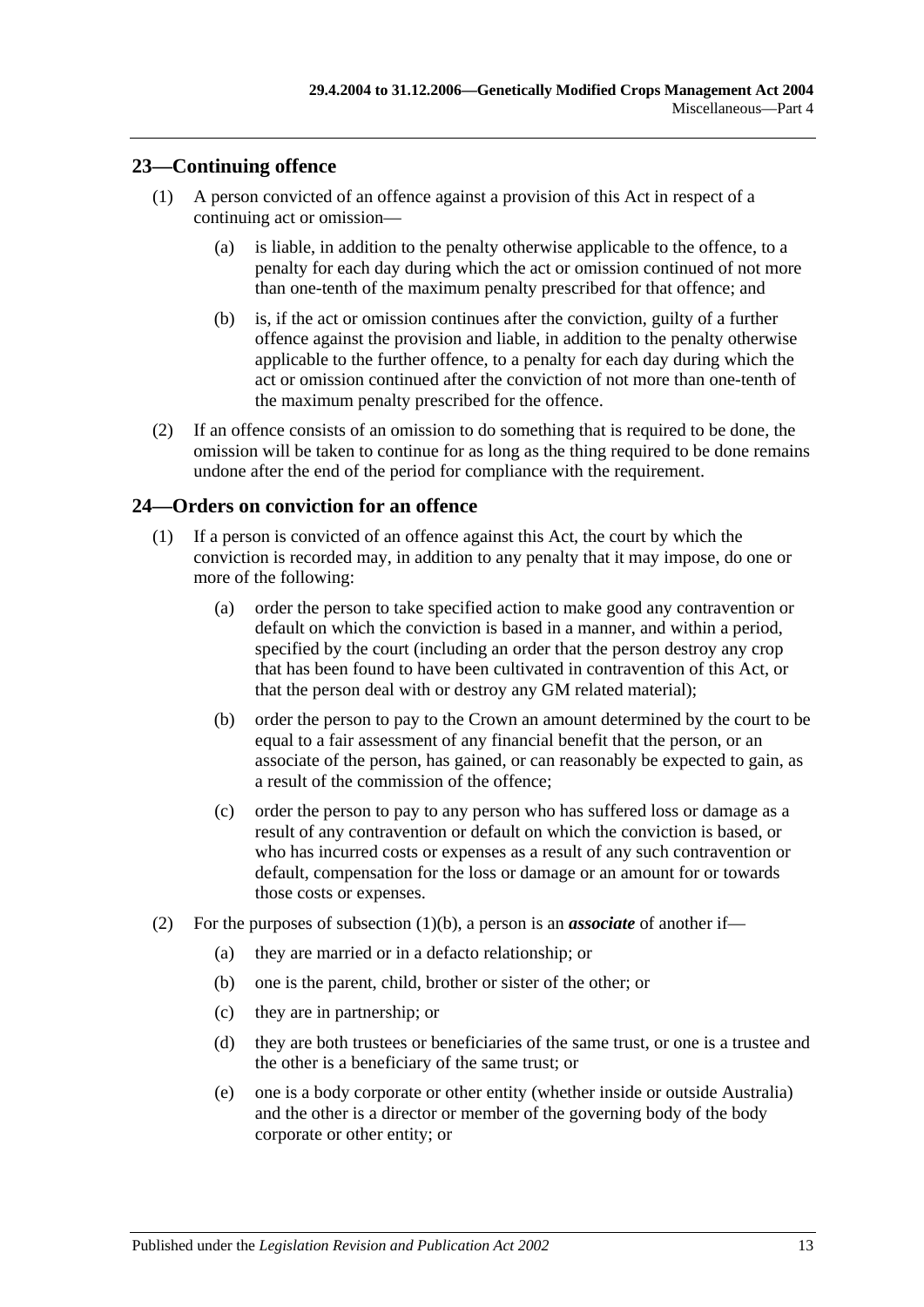- (f) one is a body corporate or other entity (whether inside or outside Australia) and the other is a person who has a legal or equitable interest in 5 per cent or more of the share capital of the body corporate or other entity; or
- (g) they are related bodies corporate within the meaning of the *Corporations Act 2001* of the Commonwealth; or
- (h) a relationship of a prescribed kind exists between them; or
- (i) a chain of relationships can be traced between them under any one or more of the above paragraphs.
- (3) For the purposes of [subsection](#page-12-3) (2)(d), a *beneficiary* of a trust includes an object of a discretionary trust.

### <span id="page-13-0"></span>**25—Evidentiary provision**

In any proceedings, a certificate executed by the Minister certifying as to a matter relating to—

- (a) a delegation, authority or appointment under this Act; or
- (b) any requirement to consult with the Advisory Committee under this Act; or
- (c) the details of any analysis carried out on a sample of a crop or other material,

constitutes proof, in the absence of proof to the contrary, of the matter so certified.

### <span id="page-13-3"></span><span id="page-13-1"></span>**26—Immunity from liability**

- (1) No liability attaches to the Minister, the Chief Executive of the Department, an inspector, a member of the Advisory Committee or any other person involved in the administration of this Act for an act or omission done or made in good faith and in the exercise or performance, or purported exercise or performance, of a power or function under this Act.
- (2) A liability that would, but for [subsection](#page-13-3) (1), attach to a particular person attaches instead to the Crown.
- (3) In addition, no liability attaches to the Crown (or to the Minister) by virtue of the fact—
	- (a) that the Governor has made a regulation under [Part 2;](#page-3-1) or
	- (b) that the Minister has made a recommendation, declaration or determination, or granted an exemption, under [Part 2.](#page-3-1)

### <span id="page-13-2"></span>**27—Special protection from liability for the spread of genetically modified plant material**

- (1) In this section—
	- (a) *genetically modified plant material* means—
		- (a) a plant or propagating material that is a GMO, or that is derived or produced from a GMO; or
		- (b) a GMO that is capable of modifying a plant or propagating material;
	- (b) *propagating material* means seed or other material from which a plant can be propagated.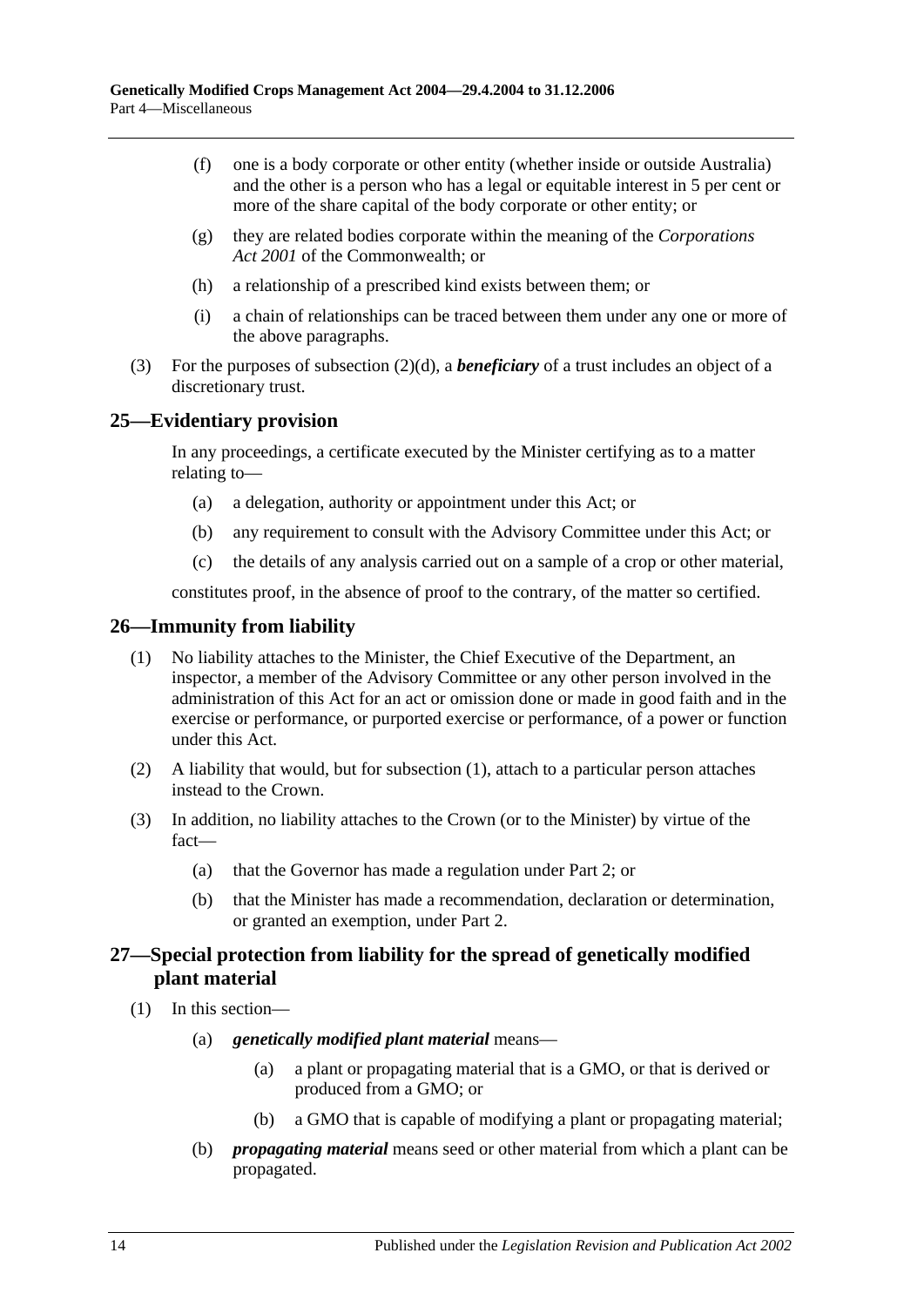### <span id="page-14-1"></span> $(2)$  If—

- (a) genetically modified plant material is present on any land; and
- (b) the existence of the material on the land is attributable to the spread, dissemination or persistence of the material; and
- (c) the original introduction of such material to the land was not knowingly undertaken by or on behalf of any person who is, or who has been, an owner or occupier of the land,

then no action may be brought in a South Australian court or under South Australian law against a person who is an owner or occupier of the land on account of the fact—

- (d) that the material is present on the land; or
- (e) that the person has dealt with the material.
- (3) [Subsection](#page-14-1) (2) does not apply if the relevant court is satisfied—
	- (a) that a person who is an owner or occupier of the relevant land has deliberately dealt with a crop knowing that genetically modified plant material was present in order to gain a commercial benefit; and
	- (b) that, in the interests of justice, another person's rights with respect to that material should be recognised or protected.
- (4) This section extends to any case where genetically modified plant material was present on land before the commencement of this Act.

### <span id="page-14-2"></span><span id="page-14-0"></span>**28—Regulations**

- (1) The Governor may make such regulations as are contemplated by this Act or as are necessary or expedient for the purposes of this Act.
- (2) Without limiting the generality of [subsection](#page-14-2) (1), the regulations may—
	- (a) prescribe requirements with respect to the analysis, examination or assessment of any crops, GMOs or GM related material;
	- (b) require the keeping of records and other information in connection with any activity associated with crops, GMOs or GM related material;
	- (c) require the provision of any report, statement, document or other information in connection with the administration or operation of this Act;
	- (d) prohibit, restrict or regulate any dealing with any crop, GMOs or GM related material;
	- (e) prescribe requirements with respect to the preservation of the source, nature or identity of any material;
	- (f) require the giving of notice of the occurrence of any prescribed class of event, or the giving of notice in prescribed circumstances;
	- (g) prescribe any procedure associated with any process under this Act (including by making provision as to what constitutes the giving of public notice for the purposes of this Act);
	- (h) fix fees or charges to be paid in relation to any matter associated with the administration or operation of this Act;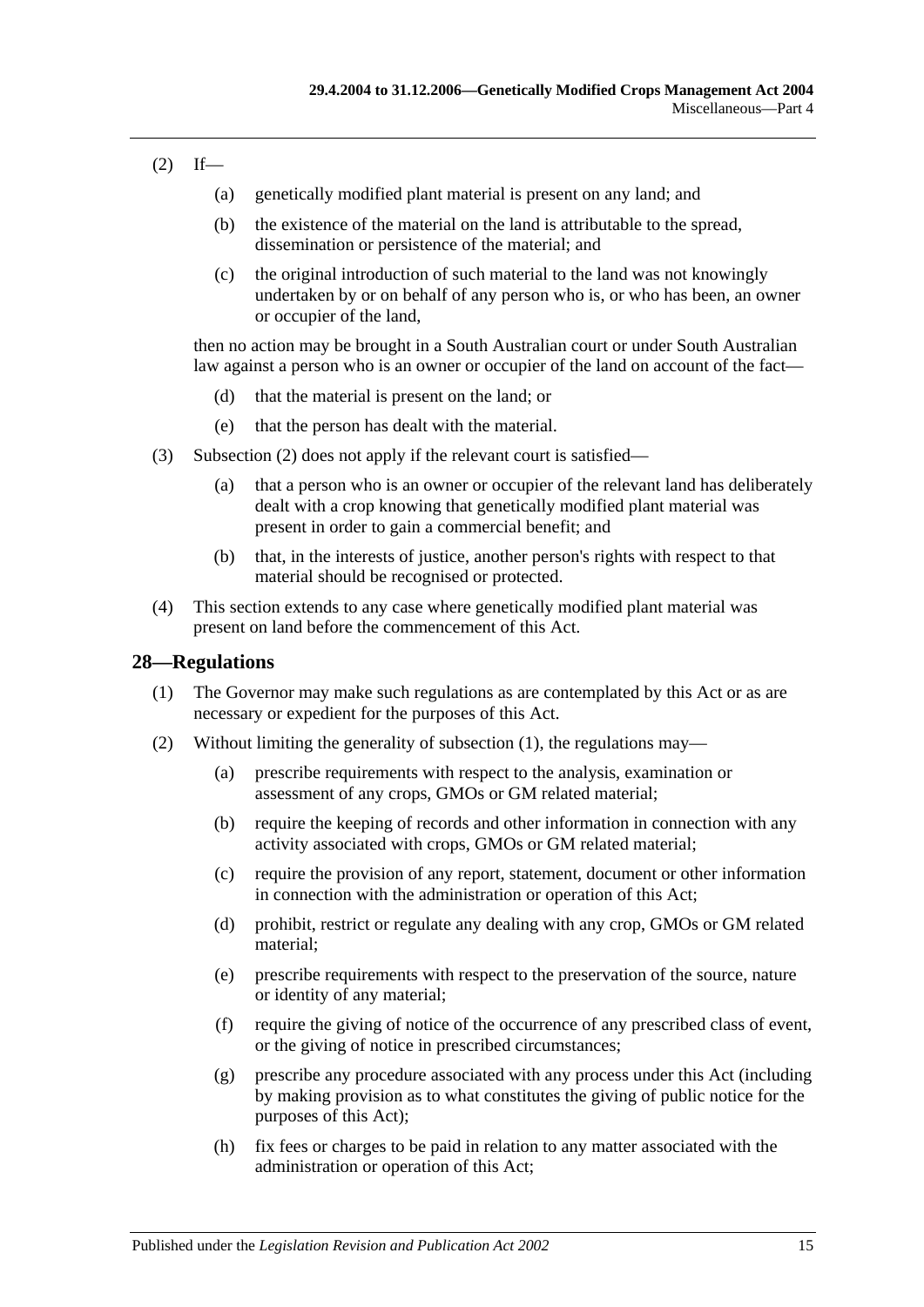- (i) provide for evidence in proceedings for an offence against the regulations;
- (j) prescribe fines, not exceeding \$10 000, for a contravention of, or failure to comply with, a regulation.
- (3) Regulations under this Act—
	- (a) may be of general or limited application; and
	- (b) may make different provision according to the matters or circumstances to which they are expressed to apply; and
	- (c) may provide that a matter or thing in respect of which regulations may be made is to be determined according to the discretion of the Minister or any other person or body prescribed by the regulations; and
	- (d) may apply or incorporate, wholly or partially and with or without modification, a code, standard or policy (as in force at the date of the particular regulations, or as in force from time to time) prepared or published by the Minister or any other person or body prescribed by the regulations.

### <span id="page-15-0"></span>**29—Review of Act**

- (1) The Minister must, within 3 years after the commencement of this Act, cause a review of this Act to be undertaken.
- (2) The outcome of the review must be incorporated into a report and the Minister must ensure that a copy of the report is laid before each House of Parliament.

# <span id="page-15-1"></span>**Schedule 1—Transitional provisions**

### <span id="page-15-5"></span><span id="page-15-2"></span>**1—Interim controls**

- (1) [Subsections](#page-4-5) (3) and (8) of [section](#page-3-2) 5 do not apply with respect to a regulation that comes into operation on the day on which that section comes into operation.
- (2) A regulation under [section](#page-3-2) 5 that comes into operation in the manner contemplated by [subclause](#page-15-5) (1) will, unless it has already expired or been revoked, expire on the third anniversary of the commencement of this Act.
- (3) Subsection (3) of section 6 does not apply with respect to an exemption that comes into operation on the day on which that section comes into operation.

### <span id="page-15-6"></span><span id="page-15-3"></span>**2—Crops established before commencement of Act**

- (1) A regulation, declaration or determination under this Act may apply to or in relation to a crop or any GM related material planted or in existence before the commencement of this Act.
- (2) However, a regulation within the ambit of [subclause](#page-15-6) (1) cannot impose a criminal liability on a person with respect to an act or omission occurring before the making of the regulation (but this subclause does not operate with respect to a continuing act or omission after the making of the regulation).

### <span id="page-15-7"></span><span id="page-15-4"></span>**3—Other provisions**

(1) The Governor may, by regulation, make additional provisions of a saving or transitional nature consequent on the enactment of this Act.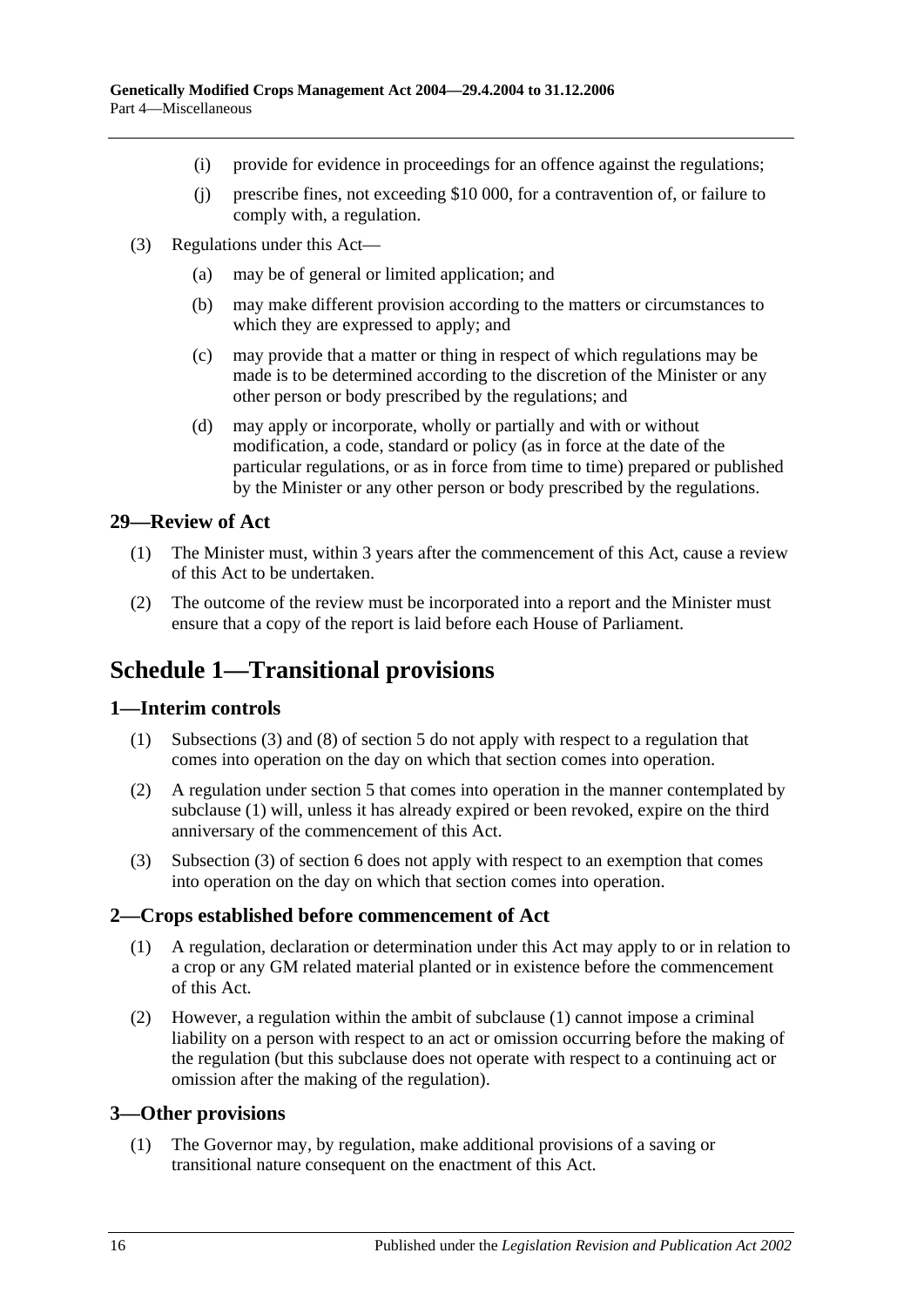- <span id="page-16-0"></span>(2) A provision of a regulation under [subclause](#page-15-7) (1) may, if the regulation so provides, take effect from the commencement of this Act or from a later day.
- (3) To the extent to which a provision takes effect under [subclause](#page-16-0) (2) from a day earlier than the day of the regulation's publication in the Gazette, the provision does not operate to the disadvantage of a person by—
	- (a) decreasing the person's rights; or
	- (b) imposing liabilities on the person.